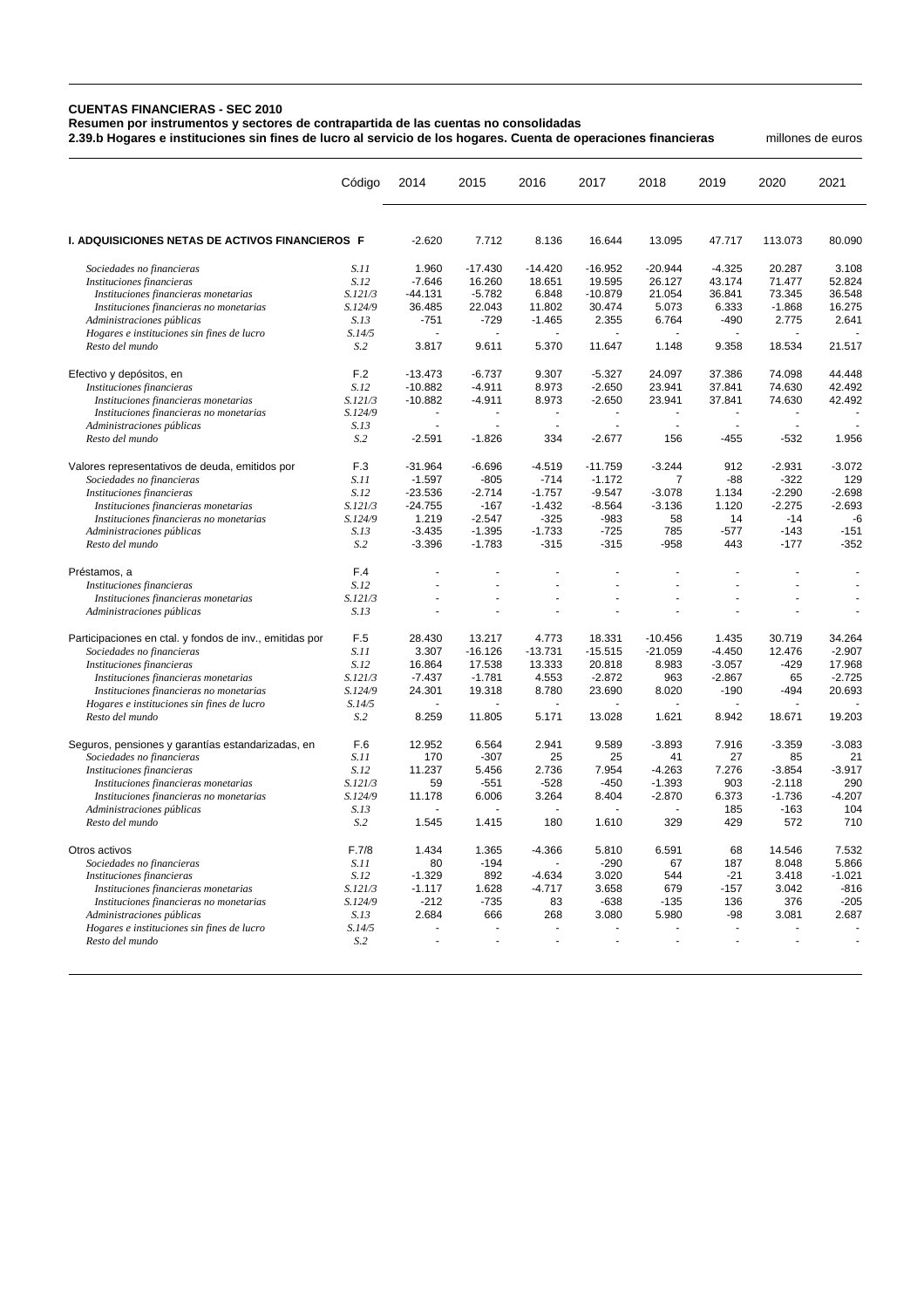## **FINANCIAL ACCOUNTS - ESA 2010**

**Summary by instrument and counterpart sector of the unconsolidated accounts**

EUR millions **2.39.b Households and non-profit institutions serving households. Financial transactions account**

| 2020-l               | 2020-II        | 2020-III     | 2020-IV                  | 2021-l   | 2021-II        | 2021-III  | 2021-IV               | Code    |                                                     |
|----------------------|----------------|--------------|--------------------------|----------|----------------|-----------|-----------------------|---------|-----------------------------------------------------|
| 12.268               | 67.972         | $-5.414$     | 38.248                   | 5.185    | 53.203         | $-16.163$ | 37.865                | F       | I. NET ACQUISITION OF FINANCIAL ASSETS              |
|                      |                |              |                          |          |                |           |                       |         |                                                     |
| 7.295                | 4.210          | 4.421        | 4.360                    | $-8.319$ | 4.924          | 6.065     | 438                   | S.11    | Non-financial corporations                          |
| 1.051                | 41.886         | 1.018        | 27.521                   | 6.075    | 25.234         | $-5.634$  | 27.149                | S.12    | Financial institutions                              |
| 8.334                | 40.252         | $-1.425$     | 26.184                   | 2.481    | 19.983         | $-7.081$  | 21.166                | S.121/3 | Monetary financial institutions                     |
| -7.283               | 1.634          | 2.443        | 1.337                    | 3.593    | 5.251          | 1.447     | 5.984                 | S.124/9 | Non-monetary financial institutions                 |
| 161                  | 14.193         | $-13.308$    | 1.729                    | $-480$   | 15.976         | $-18.252$ | 5.397                 | S.13    | General government                                  |
|                      |                |              |                          |          |                |           |                       | S.14/5  | Households and non-profit institutions              |
| 3.761                | 7.682          | 2.455        | 4.637                    | 7.909    | 7.069          | 1.659     | 4.880                 | S.2     | Rest of the world                                   |
| 7.924                | 39.239         | 2.558        | 24.378                   | 7.685    | 18.803         | $-2.162$  | 20.122                | F.2     | Currency and deposits, claims on                    |
| 7.639                | 38.396         | 3.012        | 25.584                   | 6.587    | 19.453         | $-2.517$  | 18.969                | S.12    | Financial institutions                              |
| 7.639                | 38.396         | 3.012        | 25.584                   | 6.587    | 19.453         | $-2.517$  | 18.969                | S.121/3 | Monetary financial institutions                     |
|                      |                |              |                          |          |                |           | $\tilde{\phantom{a}}$ | S.124/9 | Non-monetary financial institutions                 |
|                      |                |              |                          |          |                | L.        | L.                    | S.13    | General government                                  |
| 285                  | 843            | $-454$       | $-1.206$                 | 1.098    | $-650$         | 355       | 1.153                 | S.2     | Rest of the world                                   |
| -413                 | 864            | $-1.761$     | $-1.622$                 | -857     | $-1.087$       | $-1.147$  | 19                    | F.3     | Debt securities, issued by                          |
| 18                   | $-258$         | $-32$        | $-50$                    | 78       | 34             | 13        | 3                     | S.11    | Non-financial corporations                          |
| $-240$               | 1.189          | $-1.965$     | $-1.274$                 | -639     | $-1.108$       | $-1.080$  | 129                   | S.12    | Financial institutions                              |
| $-218$               | 1.187          | $-1.977$     | $-1.267$                 | $-629$   | $-1.099$       | $-1.087$  | 123                   | S.121/3 | Monetary financial institutions                     |
| $-21$                | $\overline{2}$ | 12           | -7                       | $-10$    | -8             | 7         | $\sqrt{5}$            | S.124/9 | Non-monetary financial institutions                 |
| $-67$                | $-36$          | 9            | $-49$                    | $-96$    | -68            | 3         | 10                    | S.13    | General government                                  |
| $-125$               | $-31$          | 227          | $-249$                   | $-200$   | 55             | -84       | $-123$                | S.2     | Rest of the world                                   |
|                      |                |              |                          |          |                |           |                       |         |                                                     |
|                      |                |              | $\sim$                   |          | ä,             |           |                       | F.4     | Loans, to                                           |
|                      |                |              |                          |          |                |           |                       | S.12    | Financial institutions                              |
| $\ddot{\phantom{1}}$ | $\overline{a}$ |              | $\overline{\phantom{a}}$ | L.       | ä,             | L.        |                       | S.121/3 | Monetary financial institutions                     |
|                      |                |              | ÷,                       |          | ä,             |           |                       | S.13    | General government                                  |
| 10.126               | 9.288          | 4.937        | 6.368                    | 8.832    | 14.011         | 6.727     | 4.695                 | F.5     | Equity and investment fund shares, issued by        |
| 6.560                | 3.281          | 996          | 1.639                    | $-1.279$ | 935            | 1.274     | $-3.838$              | S.11    | Non-financial corporations                          |
| $-824$               | 60             | 1.355        | $-1.018$                 | 3.334    | 5.539          | 4.189     | 4.906                 | S.12    | Financial institutions                              |
| 675                  | $-13$          | 221          | $-817$                   | $-1.423$ | $-816$         | $-420$    | -66                   | S.121/3 | Monetary financial institutions                     |
| $-1.499$             | 73             | 1.133        | $-201$                   | 4.757    | 6.356          | 4.609     | 4.971                 | S.124/9 | Non-monetary financial institutions                 |
|                      |                |              |                          |          |                |           |                       | S.14/5  | Households and non-profit institutions              |
| 4.391                | 5.947          | 2.586        | 5.748                    | 6.776    | 7.536          | 1.264     | 3.627                 | S.2     | Rest of the world                                   |
| $-6.684$             | 1.827          | $-754$       | 2.253                    | $-1.185$ | 796            | $-3.689$  | 996                   | F.6     | Insurance, pensions and standardised guarantees, of |
|                      | 75             | 10           |                          |          |                | 10        | 10                    | S.11    | Non-financial corporations                          |
| $-5.844$             | 918            | $-862$       | 1.934                    | $-1.446$ | 690            | $-3.941$  | 781                   | S.12    | Financial institutions                              |
| $-451$               | $-455$         | $-1.717$     | 505                      | $-312$   | 1.597          | $-399$    | $-595$                | S.121/3 | Monetary financial institutions                     |
| $-5.393$             | 1.373          | 855          | 1.429                    | $-1.134$ | $-907$         | $-3.542$  | 1.376                 | S.124/9 | Non-monetary financial institutions                 |
| $-50$                | $-89$          | $\mathbf{1}$ | $-26$                    | 26       | $-22$          | 118       | $-18$                 | S.13    | General government                                  |
| $-791$               | 923            | 96           | 344                      | 235      | 128            | 124       | 223                   | S.2     | Rest of the world                                   |
| 1.314                | 16.755         | $-10.393$    | 6.871                    | $-9.290$ | 20.681         | $-15.891$ | 12.033                | F.7/8   | Other assets                                        |
| 717                  | 1.113          | 3.447        | 2.771                    | $-7.119$ | 3.955          | 4.768     | 4.262                 | S.11    | Non-financial corporations                          |
| 320                  | 1.324          | $-522$       | 2.296                    | $-1.761$ | 660            | $-2.286$  | 2.365                 | S.12    | Financial institutions                              |
| 690                  | 1.138          | $-966$       | 2.181                    | $-1.741$ | 849            | $-2.658$  | 2.734                 | S.121/3 | Monetary financial institutions                     |
| $-370$               | 186            | 444          | 115                      | $-20$    | $-189$         | 372       | $-369$                | S.124/9 | Non-monetary financial institutions                 |
| 277                  | 14.318         | $-13.318$    | 1.804                    | $-410$   | 16.066         | $-18.373$ | 5.405                 | S.13    | General government                                  |
|                      |                |              |                          |          |                |           |                       | S.14/5  | Households and non-profit institutions              |
|                      |                |              |                          |          | $\overline{a}$ | Ĭ.        |                       | S.2     | Rest of the world                                   |
|                      |                |              |                          |          |                |           |                       |         |                                                     |
|                      |                |              |                          |          |                |           |                       |         |                                                     |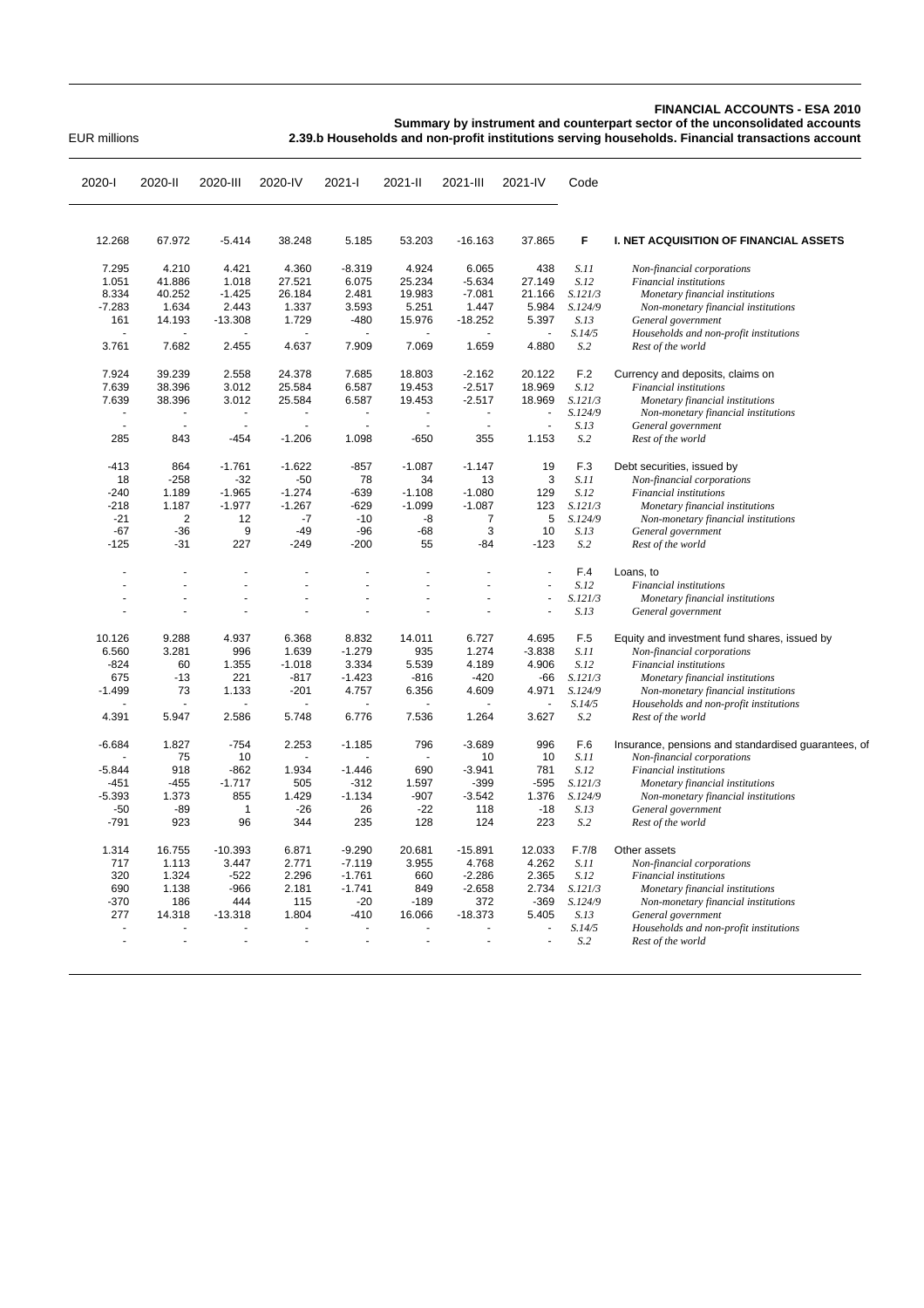## **CUENTAS FINANCIERAS - SEC 2010**

**Resumen por instrumentos y sectores de contrapartida de las cuentas no consolidadas**

**2.39.b Hogares e instituciones sin fines de lucro al servicio de los hogares. Cuenta de operaciones financieras** millones de euros

|                                            | Código        | 2014           | 2015           | 2016      | 2017           | 2018           | 2019           | 2020           | 2021      |
|--------------------------------------------|---------------|----------------|----------------|-----------|----------------|----------------|----------------|----------------|-----------|
| <b>TOTAL</b>                               |               | $-2.620$       | 7.712          | 8.136     | 16.644         | 13.095         | 47.717         | 113.073        | 80.090    |
| II. OPERACIONES FINANCIERAS NETAS (=I-III) | <b>B.9</b>    | 24.405         | 26.445         | 26.613    | 13.992         | 9.146          | 31.104         | 80.276         | 32.372    |
| Sociedades no financieras                  | S.11          | 4.936          | $-18.170$      | $-15.197$ | $-17.625$      | $-21.415$      | $-3.374$       | 19.881         | 3         |
| Instituciones financieras                  | S.12          | 22.105         | 38.739         | 24.112    | 23.741         | 24.155         | 40.233         | 74.445         | 44.565    |
| Instituciones financieras monetarias       | S.121/3       | -16.328        | 16.309         | 16.392    | $-7.855$       | 18.237         | 36.822         | 77.051         | 29.334    |
| Instituciones financieras no monetarias    | S.124/9       | 38.433         | 22.430         | 7.720     | 31.596         | 5.918          | 3.411          | $-2.606$       | 15.231    |
| Administraciones públicas                  | S.13          | $-2.233$       | $-257$         | $-3.906$  | $-1.127$       | 5.478          | $-795$         | 3.092          | 661       |
| Resto del mundo                            | S.2           | 4.080          | 9.512          | 5.237     | 11.587         | 1.074          | 9.290          | 18.321         | 21.268    |
| Sin sectorizar                             | u.            | $-4.483$       | $-3.380$       | 16.368    | $-2.583$       | $-146$         | $-14.250$      | $-35.463$      | $-34.125$ |
| III. PASIVOS NETOS CONTRAÍDOS              | F             | $-27.025$      | $-18.733$      | $-18.477$ | 2.653          | 3.949          | 16.613         | 32.798         | 47.718    |
| Sociedades no financieras                  | S.11          | $-2.976$       | 739            | 777       | 673            | 471            | $-951$         | 406            | 3.105     |
| Instituciones financieras                  | S.12          | $-29.751$      | $-22.479$      | $-5.461$  | $-4.145$       | 1.971          | 2.941          | $-2.968$       | 8.259     |
| Instituciones financieras monetarias       | S.121/3       | $-27.803$      | $-22.091$      | $-9.543$  | $-3.023$       | 2.817          | 19             | $-3.706$       | 7.214     |
| Instituciones financieras no monetarias    | S.124/9       | $-1.948$       | $-388$         | 4.082     | $-1.122$       | $-845$         | 2.922          | 737            | 1.044     |
| Administraciones públicas                  | S.13          | 1.482          | $-472$         | 2.442     | 3.482          | 1.286          | 304            | $-317$         | 1.980     |
| Hogares e instituciones sin fines de lucro | S.14/5        |                | ÷.             |           | $\sim$         | $\blacksquare$ |                | ÷.             |           |
| Resto del mundo                            | S.2           | $-263$         | 99             | 133       | 60             | 74             | 68             | 213            | 249       |
| Sin sectorizar                             | $\sim$ $\sim$ | 4.483          | 3.380          | $-16.368$ | 2.583          | 146            | 14.250         | 35.463         | 34.125    |
| Préstamos, concedidos por                  | F.4           | $-30.290$      | $-17.399$      | $-12.111$ | $-3.959$       | 1.432          | 543            | $-4.347$       | 6.690     |
| Instituciones financieras                  | S.12          | $-30.400$      | $-17.669$      | $-12.060$ | $-3.963$       | 1.510          | 1.392          | $-4.459$       | 6.406     |
| Instituciones financieras monetarias       | S.121/3       | $-28.042$      | $-21.055$      | $-8.808$  | $-2.238$       | 2.979          | $-860$         | $-5.063$       | 6.285     |
| Instituciones financieras no monetarias    | S.124/9       | $-2.358$       | 3.386          | $-3.253$  | $-1.725$       | $-1.468$       | 2.252          | 604            | 121       |
| Administraciones públicas                  | S.13          | 373            | 171            | $-184$    | -56            | $-152$         | $-917$         | $-102$         | 35        |
| Resto del mundo                            | S.2           | $-263$         | 99             | 133       | 60             | 74             | 68             | 213            | 249       |
| Hogares e instituciones sin fines de lucro | S.14/5        | $\overline{a}$ | $\overline{a}$ |           | $\overline{a}$ | $\overline{a}$ | $\overline{a}$ | $\overline{a}$ |           |
| Otros pasivos                              | F.7/8         | 3.265          | $-1.334$       | $-6.366$  | 6.612          | 2.517          | 16.070         | 37.145         | 41.027    |
| Sociedades no financieras                  | S.11          | $-2.976$       | 739            | 777       | 673            | 471            | $-951$         | 406            | 3.105     |
| Instituciones financieras                  | S.12          | 649            | $-4.809$       | 6.600     | $-182$         | 461            | 1.549          | 1.490          | 1.853     |
| Instituciones financieras monetarias       | S.121/3       | 239            | $-1.036$       | $-735$    | $-785$         | $-162$         | 879            | 1.357          | 930       |
| Instituciones financieras no monetarias    | S.124/9       | 411            | $-3.774$       | 7.335     | 603            | 623            | 670            | 133            | 924       |
| Administraciones públicas                  | S.13          | 1.109          | $-643$         | 2.625     | 3.538          | 1.439          | 1.222          | $-215$         | 1.945     |
| Hogares e instituciones sin fines de lucro | S.14/5        |                | $\overline{a}$ | $\sim$    | ÷.             | $\blacksquare$ | ä,             | $\sim$         |           |
| Sin sectorizar                             | $\sim$ $\sim$ | 4.483          | 3.380          | $-16.368$ | 2.583          | 146            | 14.250         | 35.463         | 34.125    |